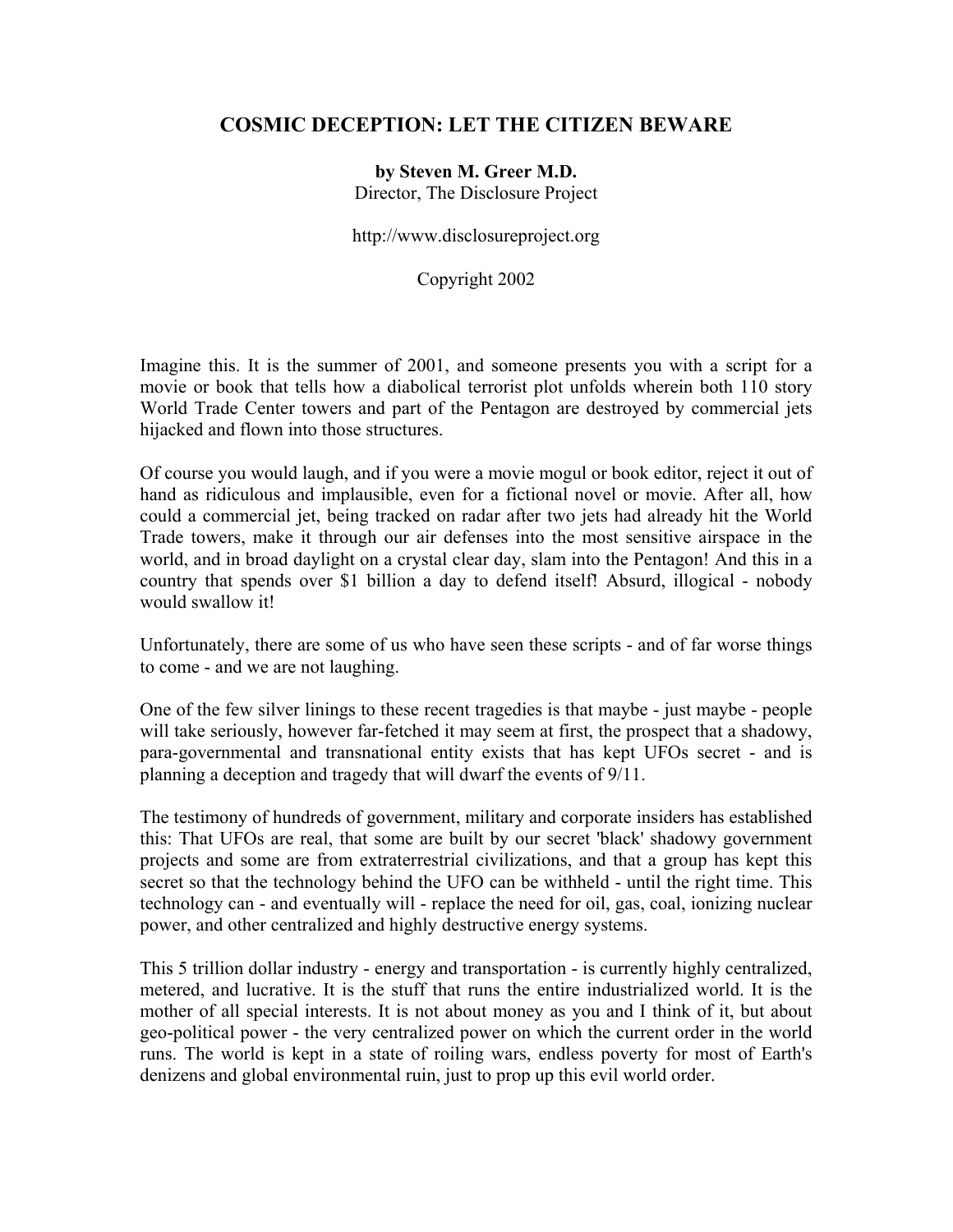As immense as that game is, there is a bigger one: Control through fear. As Wernher von Braun related to Dr. Carol Rosin, his spokesperson for the last 4 years of his life, a maniacal machine - the military, industrial, intelligence, laboratory complex - would go from Cold War, to Rogue Nations, to Global Terrorism (the stage we find ourselves at today), to the ultimate trump card: A hoaxed threat from space.

To justify eventually spending trillions of dollars on space weapons, the world would be deceived about a threat from outer space, thus uniting the world in fear, in militarism, and in war.

Since 1992 I have seen this script unveiled to me by at least a dozen well-placed insiders. Of course, initially I laughed, thinking this just too absurd and far-fetched. Dr. Rosin gave her testimony to the Disclosure Project before 9/11. And yet others told me explicitly that things that looked like UFOs but that are built and under the control of deeply secretive 'black' projects, were being used to simulate - hoax - ET-appearing events, including some abductions and cattle mutilations, to sow the early seeds of cultural fear regarding life in outer space. And that at some point after global terrorism, events would unfold that would utilize the now-revealed Alien Reproduction Vehicles (ARVs, or reversed-engineered UFOs made by humans by studying actual ET craft - see the book "Disclosure" by the same author) to hoax an attack on Earth.

Like the movie "Independence Day", an attempt to unite the world through militarism would unfold using ET as the new cosmic scapegoat (think Jews during the Third Reich).

None of this is new to me or other insiders. The report from Iron Mountain, NY, written in the 1960s, described the need to demonize life in outer space so we could have a new enemy. An enemy off-planet that could unite humans (in fear and war) and that would prove to be the ultimate prop for the trillion dollar military industrial complex that conservative Republican President and five star general Eisenhower warned us about in 1961 (no one was listening then, either...).

So here is the post-9/11 script - one that will be played out unless enough people are informed and the plan can be foiled because they will be unable to fool a sufficient number of citizens and leaders:

After a period of terrorism - a period during which the detonation of nuclear devices will be threatened and possibly actuated, thus justifying expanding the weaponization of space - an effort will ramp up to present the public with information about a threat from outer space. Not just asteroids hitting the Earth, but other threats. An extraterrestrial threat.

Over the past 40 years, UFOlogy, as it is called, combined with a mighty media machine, has increasingly demonized ETs via fearsome movies like "Independence Day", and pseudo-science that presents alien kidnappings and abuse as a fact (in some circles) of modern life. That some humans have had contact with ETs I have no doubt; that the real ET contact has been subsumed in an ocean of hoaxed accounts I am certain.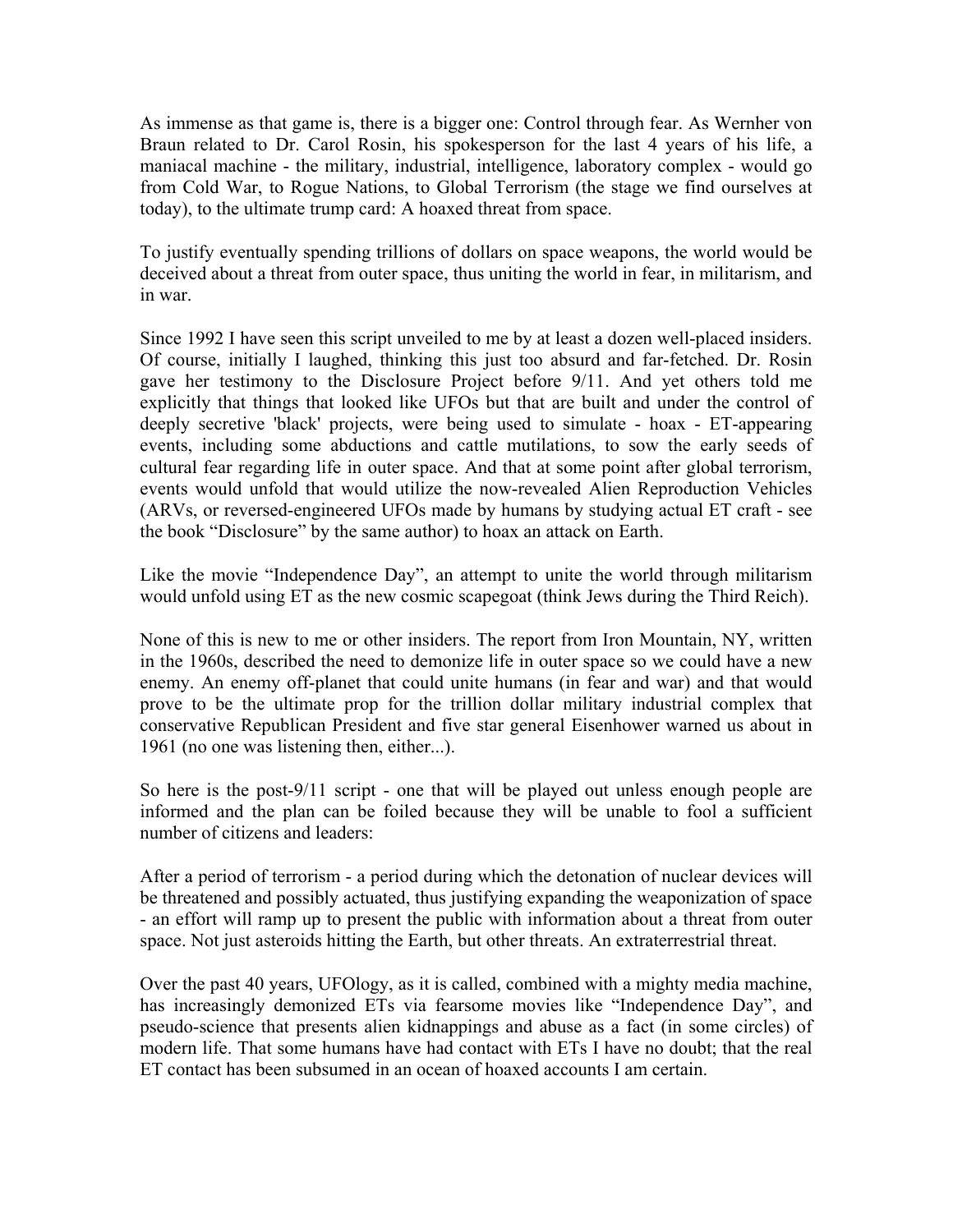That is, real ET events are seldom reported out to the public. The Machine ensures that the hoaxed, frightening and intrinsically xenophobic accounts are the ones seen and read by millions. This mental conditioning to fear ET has been subtly reinforced for decades, in preparation for future deceptions. Deceptions that will make 9/11 look trivial.

I write this now because I have recently been contacted by several highly placed media and intelligence sources that have made it clear to me that hoaxed events and story-lines are imminent that will attempt to further ramp up the fear machine regarding UFOs and ETs. After all, to have an enemy, you must make the people hate and fear a person, a group of people, or in this case an entire category of beings.

To be clear: the maniacal covert programs controlling UFO secrecy, ARVs and related technologies - including those technologies that can simulate ET events, ET abductions and the like - plan to hijack Disclosure, spin it into the fire of fear, and roll out events that will eventually present ETs as a new enemy. Do not be deceived.

This hogwash, already the stuff of countless books, videos, movies, documentaries and the like, will attempt to glom onto the facts, evidence and first-hand insider testimony of The Disclosure Project, and on its coattails, deliver to the world the cosmic deception that falsely portrays ETs as a threat from space. Do not be deceived.

By commingling fact with fiction, and by hoaxing UFO events that can look terrifying, the Plan is to eventually create a new, sustainable, off-planet enemy. And who will be the wiser?

You will. Because now you know that after 60 years, trillions of dollars and the best scientific minds in the world pressed into action, a secretive, shadowy group - a government within the government and at once fully outside the government as we know it - has mastered the technologies, the art of deception, and the capability to launch an attack on Earth and make it look like ETs did it. In 1997, I brought a man to Washington to brief members of Congress and others about this plan. Our entire team at the time met this man. He had been present at planning sessions when ARVs - things built by Lockheed, Northrup, et al, and housed in secretive locations around the world - would be used to simulate an attack on certain assets, making leaders and citizens alike believe that there was a threat from space, when there is none. (Before he could testify, his handlers spirited him away to a secret location in Virginia until the briefing was over...) Sound familiar? Wernher von Braun warned of such a hoax, as a pretext for putting war in space. And many others have warned of the same.

Space based weapons are already in place - part of a secret parallel space program that has been operating since the 1960s. ARVs are built and ready to go (see the book "Disclosure" and the chapter with the testimony of Mark McCandlish, et al). Space holographic deception technologies are in place, tested and ready to fire. And the Big Media is a pawn, now taking dictation from the right hand of the king.